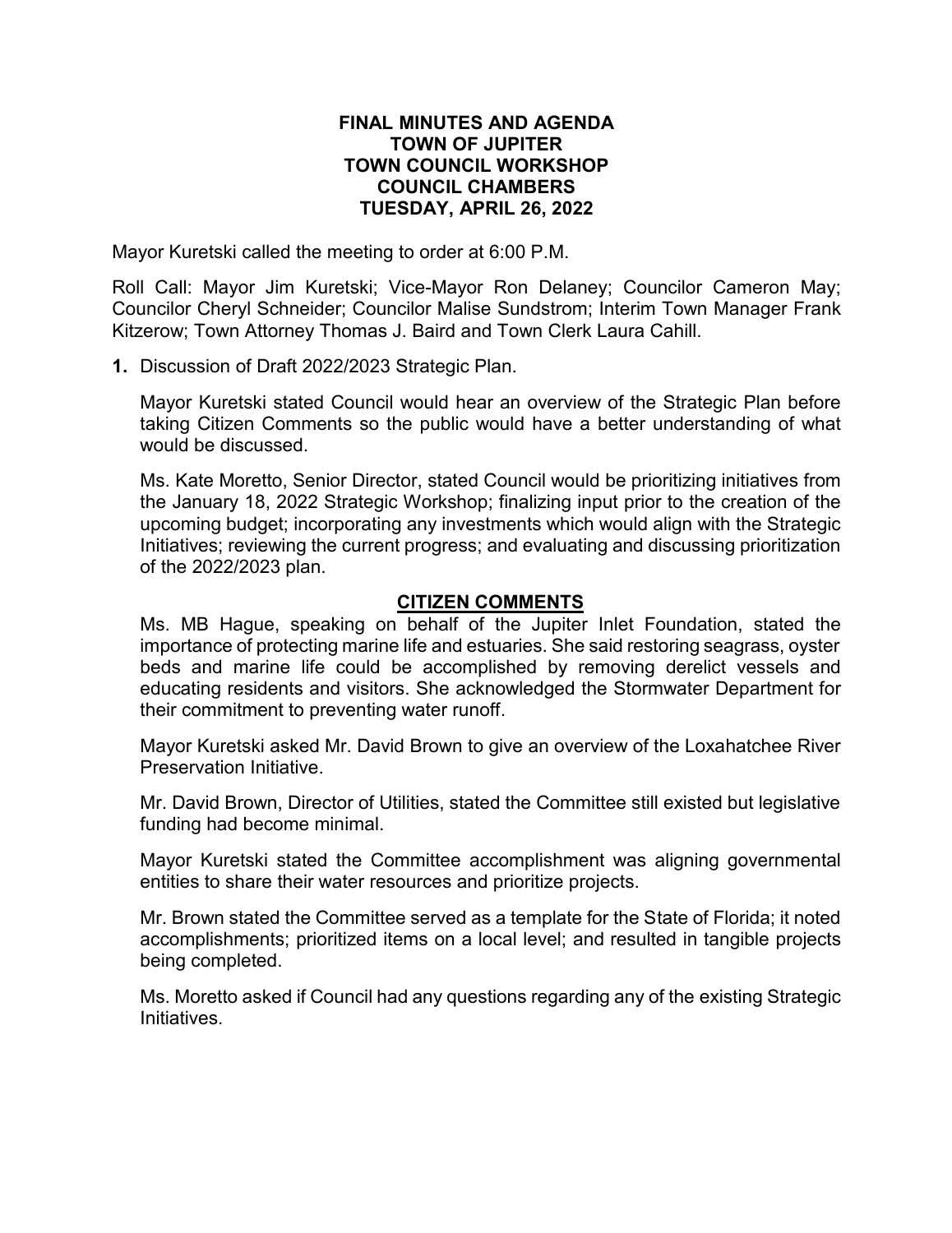TC Workshop Minutes Page 2 April 26, 2022

**1.**Discussion of Draft 2022/2023 Strategic Plan.

Councilor May stated on the Business Community and promote local music and arts, there was an error showing he marked as zero but he wanted it noted he had marked both as a five.

Councilor Delaney stated he had found an error on his Manage Growth threshold and noted it should be a five instead of a zero.

Ms. Moretto said she had provided Council a summary of Council's ranking for each item. She reviewed the ranking by noting there were 37 initiatives supported by 73 action plans and using the average score of four or more, it yielded 24 initiatives supported by 49 action plans. She explained Council would determine which ones would remain and if any needed to be adjusted.

Ms. Moretto discussed Organizational Excellence which included a new Town Hall.

Councilor Sundstrom suggested department updates be included in the Town Manager Report.

Councilor Schneider stated she agreed and would like to know about the large projects going on in various departments.

Councilor Delaney said it would be great to close the gap between the Council and Staff.

Mayor Kuretski stated the Town Manager weekly reports were a great place for those types of items.

Councilor Sundstrom suggested it could be added to the Town Manager's report section of Council meetings to allow residents to be more informed.

Ms. Moretto discussed the Strong Local Economy which included improvements of Cypress Drive and the business community.

Mayor Kuretski stated under Business Community, the Business Liaison appointment had been completed. He had concerns with forming a Business Advisory Council without there being a Council member as a liaison to the board. He suggested one of the Councilors taking the position when Boards and Committee appointments were being determined.

Councilor Sundstrom commented, the Town had a previous initiative to survey the business community and she believed there had been eight recommendations. She appreciated how it continued in the Strategic Plan. She stated she supported the University of Florida and Scripps in theory, but did not believe it was a strategic item.

Ms. Moretto discussed Mobility which included traffic mitigation, South Island Way, and the US Highway One Bridge.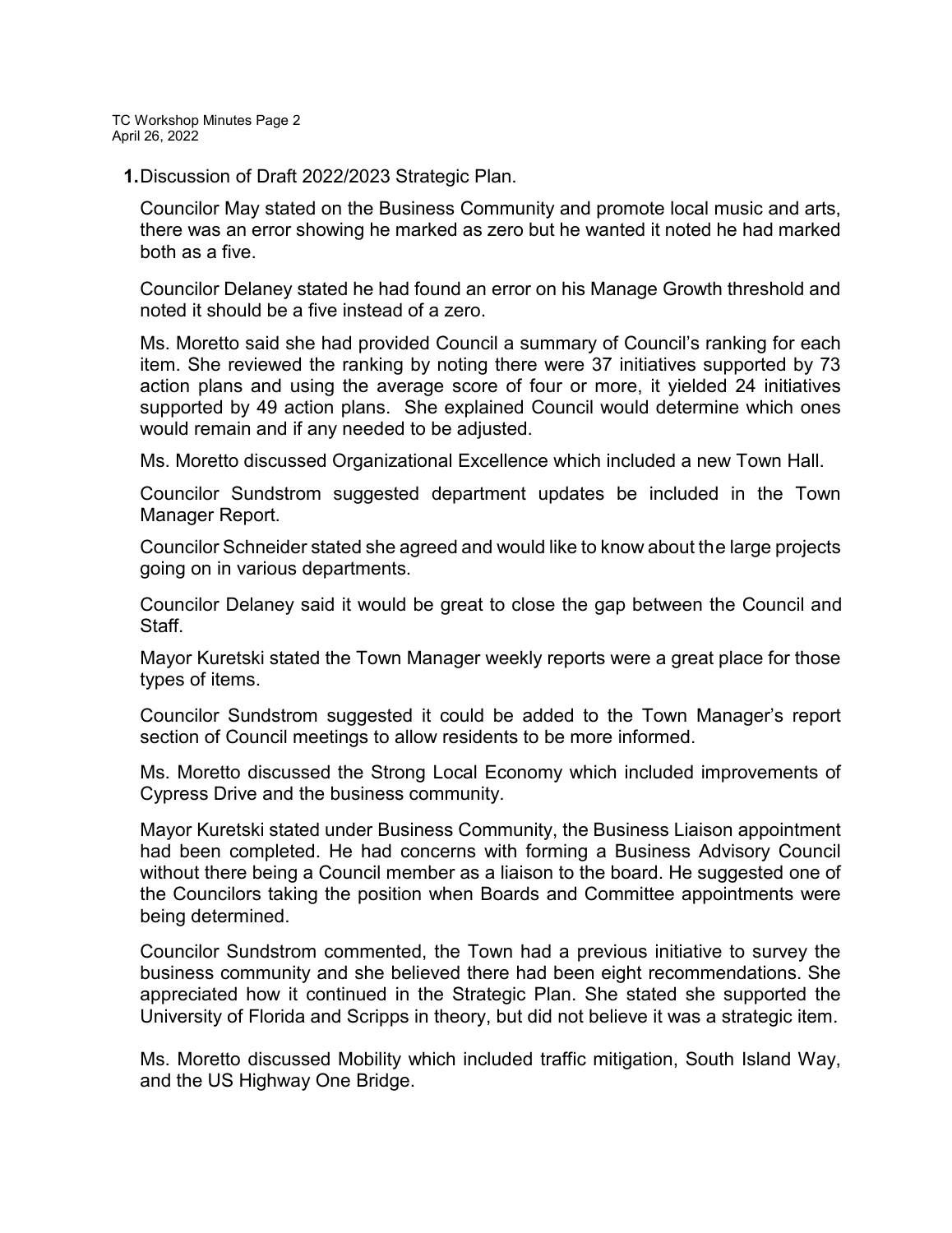**1.**Discussion of Draft 2022/2023 Strategic Plan.

Mayor Kuretski stated if anyone on Council wanted to initiate contact with the organization about the draw bridge openings on Indiantown and Donald Ross Roads, it would be a public benefit. He wasn't sure much could be accomplished.

Councilor May stated it was one of his strategic priorities. He thought opening the bridge to allow one leisure boat to pass during rush hour was both a traffic and safety concern. He believed bridge opening should be limited during peak traffic times.

Mayor Kuretski said if he could make something happen it would be great, but suggested it might not belong in the Strategic Plan.

Councilor Schneider felt it was worth a conversation with the United States Coast Guard.

Ms. Moretto continued reviewing the Mobility category initiatives that ranked four or above including West Indiantown Road and Vehicle/Pedestrian/Traffic management. She highlighted the Safety initiative regarding the High-speed rail (Brightline) that included collaborating with the Transportation Planning Agency (TPA) for safety and quiet zone applications.

Mayor Kuretski explained his reasons for rating the Safety category.

Ms. Moretto highlighted the Unique, Small Town Feel initiative regarding Indoor recreations and emergency facilities options for the West Jupiter Community Center.

Vice-Mayor Delaney stated he rated medical marijuana dispensaries a five due to the 82 percent resident approval on a previous ballot.

Councilor May mentioned the history of the medical marijuana item and why it was not approved in the past.

Councilor Schneider stated she would be in support of looking at the zoning concerns regarding medical marijuana dispensaries to get them into areas that made sense.

Council discussed the Community webcam and asked for the project to continue even though it was not being considered as a strategic initiative. They also suggested working with Palm Beach County to make the West Jupiter Community Center an emergency facility and expand the indoor gym space.

Ms. Moretto continued the items for the Unique, Small Town Feel initiative including athletic facility usage, outdoor athletic facilities, new Town green and the Arts.

Council discussed Holiday decorations and Abacoa parking, they asked it to be continued in the budget but felt it did not need to be an initiative. They also mentioned options regarding the vacant Daniels Way property for the new Town green initiative.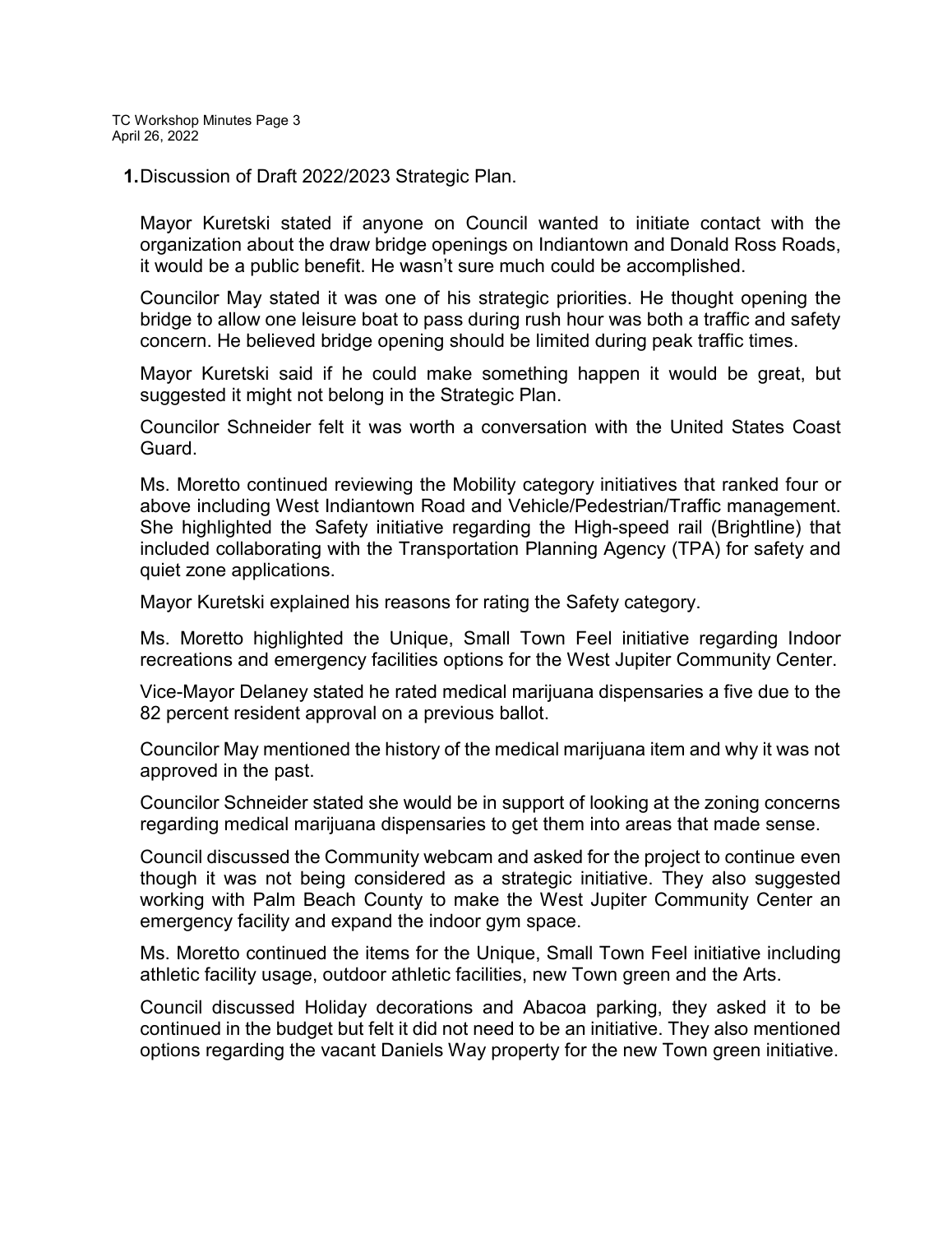TC Workshop Minutes Page 4 April 26, 2022

**1.** Discussion of Draft 2022/2023 Strategic Plan.

Mayor Kuretski asked Staff to present a master plan to review the road way design for the Daniels Way property.

Councilor Sundstrom mentioned the large number of comments she received during her election campaign regarding outdoor athletic facilities and its usage.

Councilor Schneider suggested Council look at the scopes for the boards and committees.

Mayor Kuretski agreed. He stated he objected to the roundtable discussion with the Art committee but was still supportive of the arts.

Councilor Sundstrom mentioned the boards and committees were all advisory but the Art committee also planned events at the Community Center. She suggested giving the committee items to advise Council on would be useful.

Councilor Sundstrom stated she was glad Artigras was included as an initiative to bring it back to Jupiter and how it supported small businesses in the Town.

Councilor Delaney mentioned he had met with the Art Committee regarding their proposed projects. He stated the projects were way over budget and required yearly maintenance which Council did not expect. Vice-Mayor Delaney and Councilor May supported a roundtable with the Art Committee in the future but agreed it did not need to be a strategic item.

The next category discussed was green, blue and open spaces. Ms. Moretto said the first two initiatives were protecting local seagrass and to improve water quality in the Loxahatchee River. She said a sustainability plan, hiring a sustainability coordinator, water filling stations and improving shower stations at the beach did not rank high as initiatives.

Councilor May clarified the shower station improvements may be more of a budget item rather than a strategic priority.

Vice-Mayor Delaney agreed the shower improvements and drainage issues should be worked on.

Councilor Sundstrom commented on the sustainability plan which led to the idea of a sustainability coordinator. She spoke to staff at other municipalities with coordinators and she thought there may be value. She mentioned the Town had the components of an environmental sustainability plan throughout Town documents and it was a matter of pulling them together into a vision. Councilor Sundstrom noted the Environmental Task Force met once a quarter and there was a great deal of talent on the committee. She would like to see them do more but a scope would need to be developed.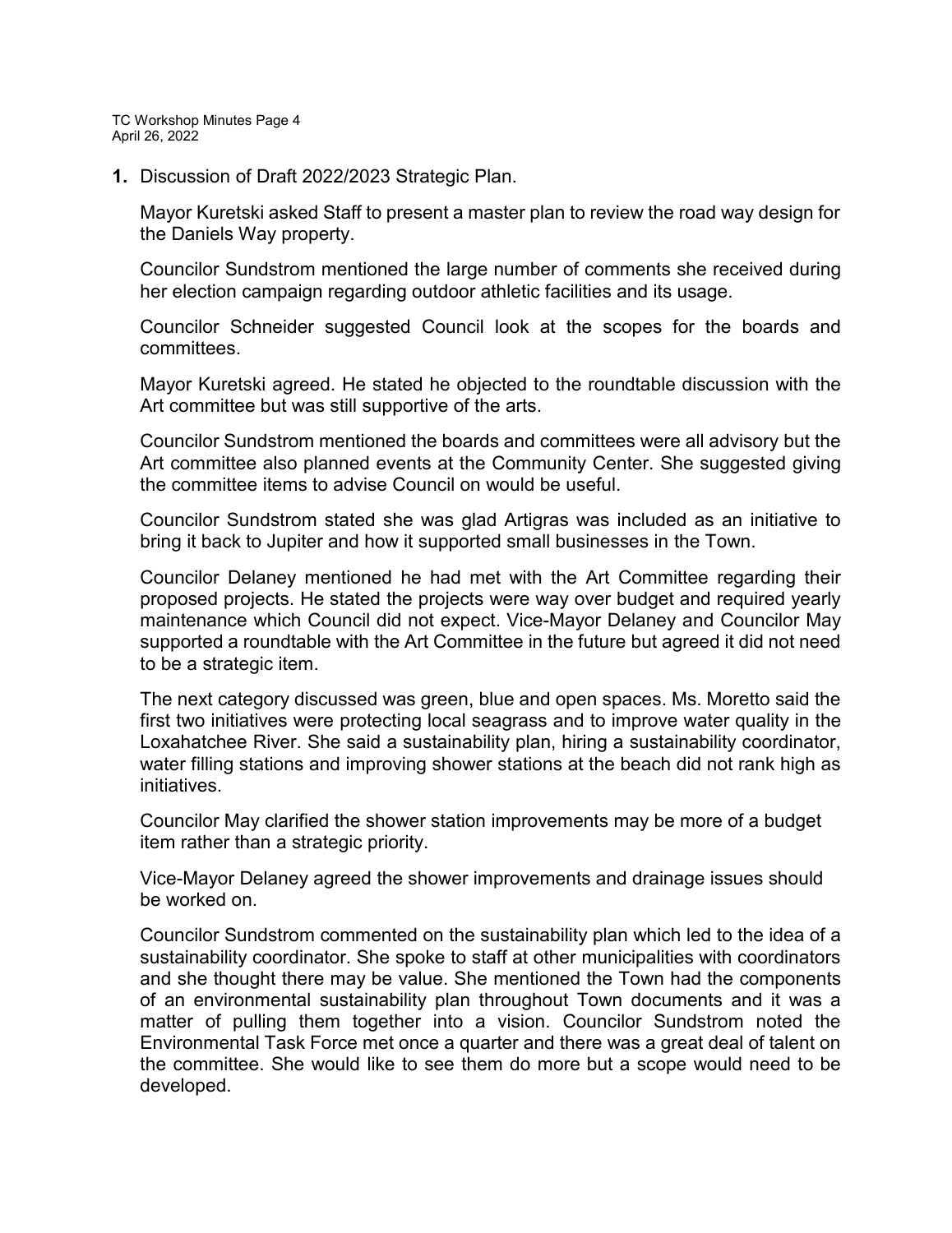TC Workshop Minutes Page 5 April 26, 2022

**1.** Discussion of Draft 2022/2023 Strategic Plan.

Councilor Schneider suggested a small environmental resource management department to look at all the different issues. She noted environmental sustainability was important to Town residents.

Mayor Kuretski agreed scope was an organizational issue and noted if something was not defined well enough no progress could be made. He suggested a Council member be a liaison to the Environmental Task Force to oversee better definition.

Vice-Mayor Delaney said his hope for the committee was to pursue strategic initiatives that Council put forward.

Councilor Schneider said Council may need to assess if the right Staff was supporting many of the committees.

Councilor Sundstrom asked if Staff could review Town documents to understand what was already addressed toward environmental sustainability. Mayor Kuretski recommended the Task Force take that on.

Mayor Kuretski supported funding for the Jupiter Inlet Foundation to protect seagrass and hoped to partner with other agencies as projects came up.

Ms. Moretto said the next initiatives rated were protect open spaces; enhance Jones Creek; and remove derelict vessels from Jupiter's waterways.

Mayor Kuretski pledged to find a way to deal with derelict vessels because it was what the public expected.

Councilor Schneider noted it was complicated to remove vessels with many agencies involved and some maritime law limitations.

Ms. Moretto went on with two initiatives under the manage growth category; review and update the developmental approval process and explore designating distinct areas, or districts, of local significance throughout Jupiter.

Councilor Schneider said there were many areas in town that were significant to residents but it was difficult to find a way forward because of zoning restrictions. Her thought was to model after Charlotte, North Carolina where they had seven different districts with guidelines to preserve the distinct character of each area.

Vice-Mayor Delaney asked if the thought was to have volunteer residents to preserve the uniqueness of an area. Councilor Schneider said yes, to come up with ways of keeping the character.

Mayor Kuretski noted Councilor Schneider would be the contact for more direction for **Staff**